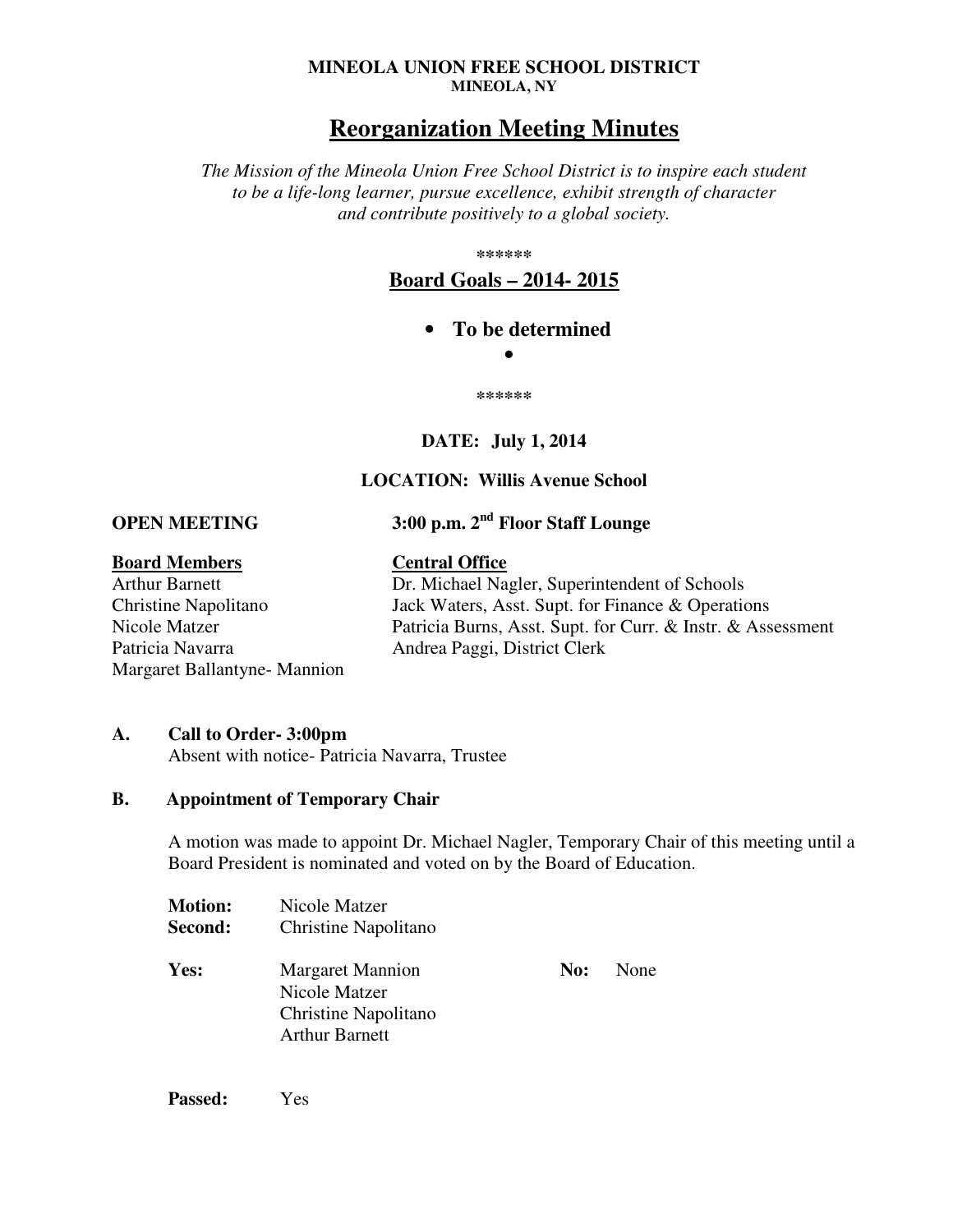- **C. Pledge of Allegiance**
- **D. Reading of Mission Statement- Dr. Nagler**
- **E. Moment of Silent Meditation**
- **F**. **Oath of Office** 
	- Margaret Ballantyne-Mannion, Board of Education Trustee

#### **G. Nomination of Board Positions and Oath of Office**

- 1. Board President: Arthur Barnett
- **Motion:** Christine Napolitano **Second:** Nicole Matzer Yes: Margaret Ballantyne **No:** None Nicole Matzer Christine Napolitano Arthur Barnett
- **Passed:** Yes
- 2. Board Vice President: Christine Napolitano
- **Motion:** Arthur Barnett **Second:** Nicole Matzer
- Yes: Margaret Ballantyne **No:** None Nicole Matzer Christine Napolitano Arthur Barnett

**Passed:** Yes

**Oath of Office:** Board President- Artie Barnett and Vice President- Christine Napolitano

## **H. New York State Regulation §315.4**

## 1. STANDARD WORK DAY AND REPORTING RESOLUTION

**RESOLUTION #1- BE IT RESOLVED**, that the Mineola Union Free School District hereby establishes the following as standard work days for elected and appointed officials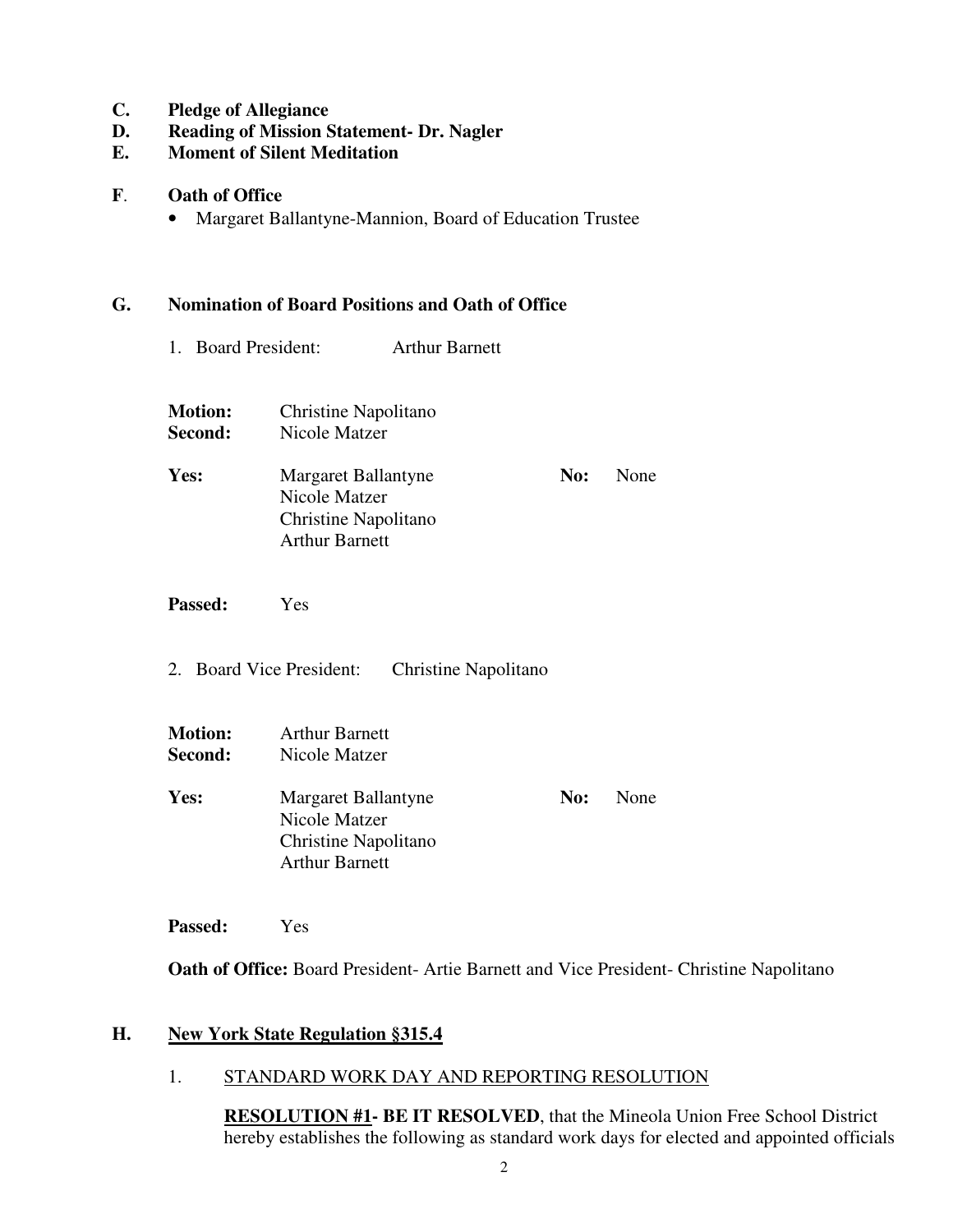and will report the following days worked to the New York State and Local Employees' Retirement system based on the record of activities maintained and submitted by these officials to the clerk of this body:

|                    |                    |                 |                    | <b>PARTICIPATES</b> | DAYS/MONTH  |
|--------------------|--------------------|-----------------|--------------------|---------------------|-------------|
|                    |                    |                 |                    | IN EMPLOYER'S       | (Based on   |
|                    |                    | <b>STANDARD</b> | <b>TERM</b>        | <b>TIME KEEPING</b> | Record of   |
| <b>TITLE</b>       | <b>NAME</b>        | <b>WORK DAY</b> | <b>BEGINS/ENDS</b> | SYSTEM (Y/N)        | Activities) |
| District Treasurer | Donna Squicciarino |                 | 7/1/14-6/30/15     |                     |             |
| District Clerk     | Andrea M. Paggi    |                 | 7/1/14-6/30/15     |                     |             |

| <b>Motion:</b><br>Second: | Margaret Ballantyne<br>Nicole Matzer                                                  |     |      |
|---------------------------|---------------------------------------------------------------------------------------|-----|------|
| Yes:                      | Margaret Ballantyne<br>Nicole Matzer<br>Christine Napolitano<br><b>Arthur Barnett</b> | No: | None |

**Passed:** Yes

## **I. Consensus Agenda**

**RESOLUTION #2– BE IT RESOLVED** that the Board of Education approve the consensus agenda I.1.a. through I.23. as presented.

| <b>Motion:</b> | Christine Napolitano |
|----------------|----------------------|
| Second:        | Margaret Ballantyne  |

Discussion: Prior to voting on this resolution, the Board determined the representatives for items 9 and 12. There was no additional discussion.

| Margaret Ballantyne                                  | No: | None |  |
|------------------------------------------------------|-----|------|--|
| Nicole Matzer                                        |     |      |  |
| <b>Christine Napolitano</b><br><b>Arthur Barnett</b> |     |      |  |
|                                                      |     |      |  |

 **Passed:** Yes

## **1. Oath of Office**

- a. The Oath of Office was administered to Dr. Michael Nagler as Superintendent of Schools by the District Legal Counsel.
- b. That the Board of Education approves the following appointments of officers for the **2014-2015** school year and directs they are administered the Oath of Office: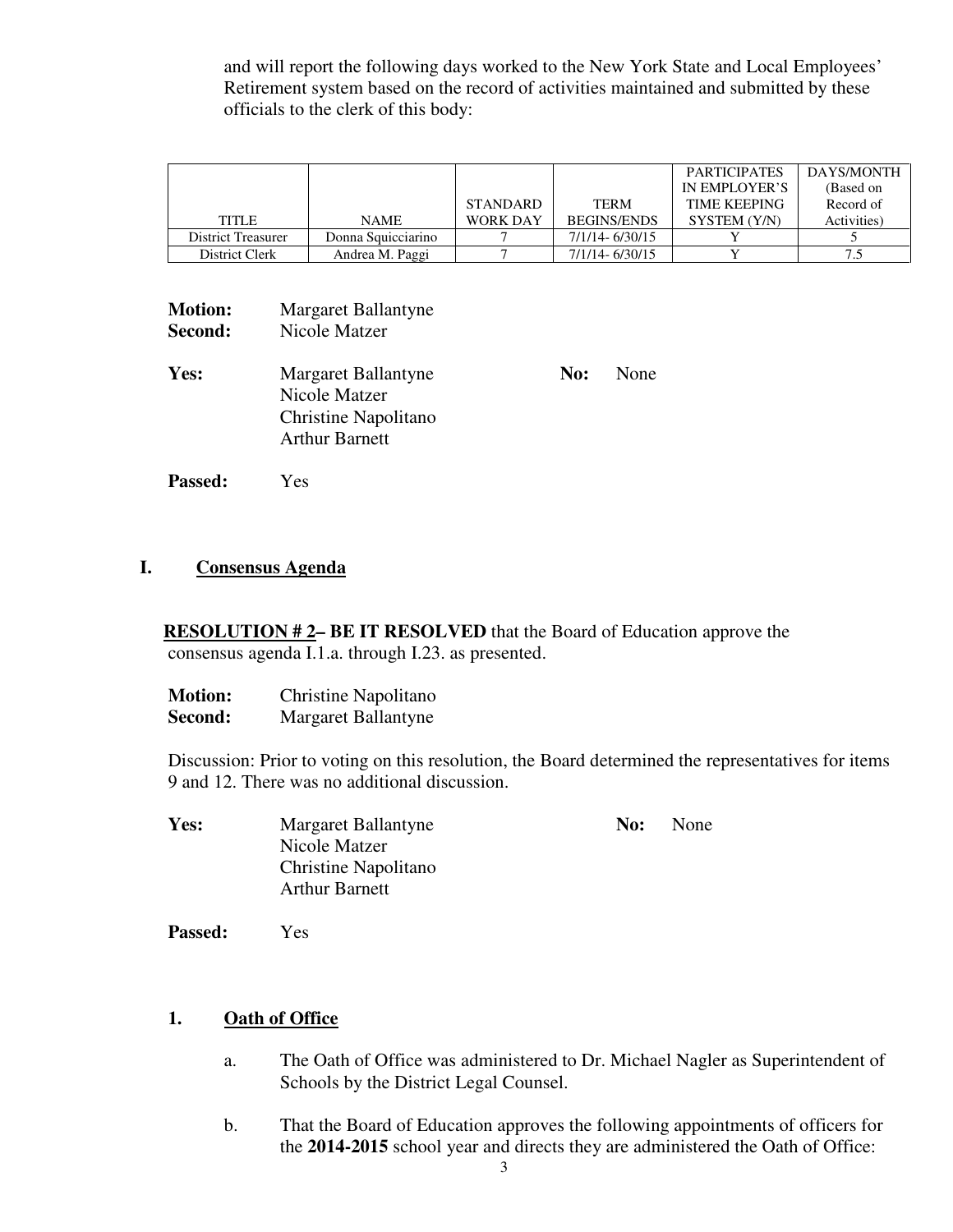| Sharon Macken      | <b>Chief Information Officer</b>     |
|--------------------|--------------------------------------|
| Donna Squicciarino | District Treasurer and Registrar for |
|                    | Coupons and Bonds                    |
| JoAnn Greene, CPA  | Internal Claims Auditor              |
|                    |                                      |

c. That the Board of Education appoints Andrea Paggi as District Clerk for the **2014-2015** school year and directs that she is administered the Oath of Office:

## **2. Board Appointed Officers**

That the Board of Education appoints the following individuals to serve in the designated positions for the **2014-2015** school year:

| Harris Beach, PLLC                     | Legal General Counselor (#1337)                 |
|----------------------------------------|-------------------------------------------------|
| <b>Ingerman Smith</b>                  | Labor Counsel (#1337)                           |
| Dr. Marino, Winthrop Pediatrics Assoc. | District Medical Inspector (#1338)              |
| Donna Squicciarino                     | Treasurer (#1332)                               |
| Donna Squicciarino                     | Extra-Class Fund Treasurer (#1336)              |
| Nawrocki Smith LLP                     | District External Independent Auditor (#1334)   |
| <b>Jack Waters</b>                     | Records Access/Management Officer (#3310, 5670) |
| <b>Jack Waters</b>                     | Delegated Administrator for SEDDAS              |
|                                        | (Section 2053)                                  |
| Daniel Romano                          | Asbestos LEA Designee                           |
| Daniel Romano                          | <b>AHERA</b> Designee                           |
| Daniel Romano                          | Integrated Pest Management Coordinator (#5632)  |
| <b>Jack Waters</b>                     | District Purchasing Agent                       |
| PMA Management Corp.                   | <b>Workers' Compensation/Self Insurance</b>     |
|                                        | Administrator                                   |
| Cullen & Danowski, LLP                 | Internal Auditor (#1339)                        |
| Hawkins, Delafield & Wood              | <b>Bond Counsel</b>                             |
| <b>Bernard Donegan</b>                 | Financial Consultant for Borrowing              |
|                                        | Architect of Record                             |
| Consultech                             | <b>Unemployment Specialist</b>                  |
| Patricia Burns                         | Sexual Harassment Compliance Officer (#6121)    |
| Patricia Burns                         | Title IX Compliance Coordinator                 |
| Patricia Burns                         | Board Designee for Regulation 0110-R            |
| Dan Romano                             | Health & Safety Officer                         |
| Dan Romano                             | Compliance Coordinator for ADA                  |
| Andrea Paggi                           | Registrar for registering qualified votes       |
|                                        |                                                 |

## **3. Designators of Treasurers & Signatories of Extra-class Activity Funds**

That the Board of Education designates the following individuals as designators of Treasurers and signatories of Extra-class Activity Funds and co-signatory thereof as follows for the **2014-2015** school year:

| <b>Hampton Street School</b>                               |
|------------------------------------------------------------|
| Jackson Avenue School                                      |
| Dr. SueCaryl Fleischmann, Principal<br>Meadow Drive School |
| Mineola Middle School                                      |
| Mineola Senior High School                                 |
|                                                            |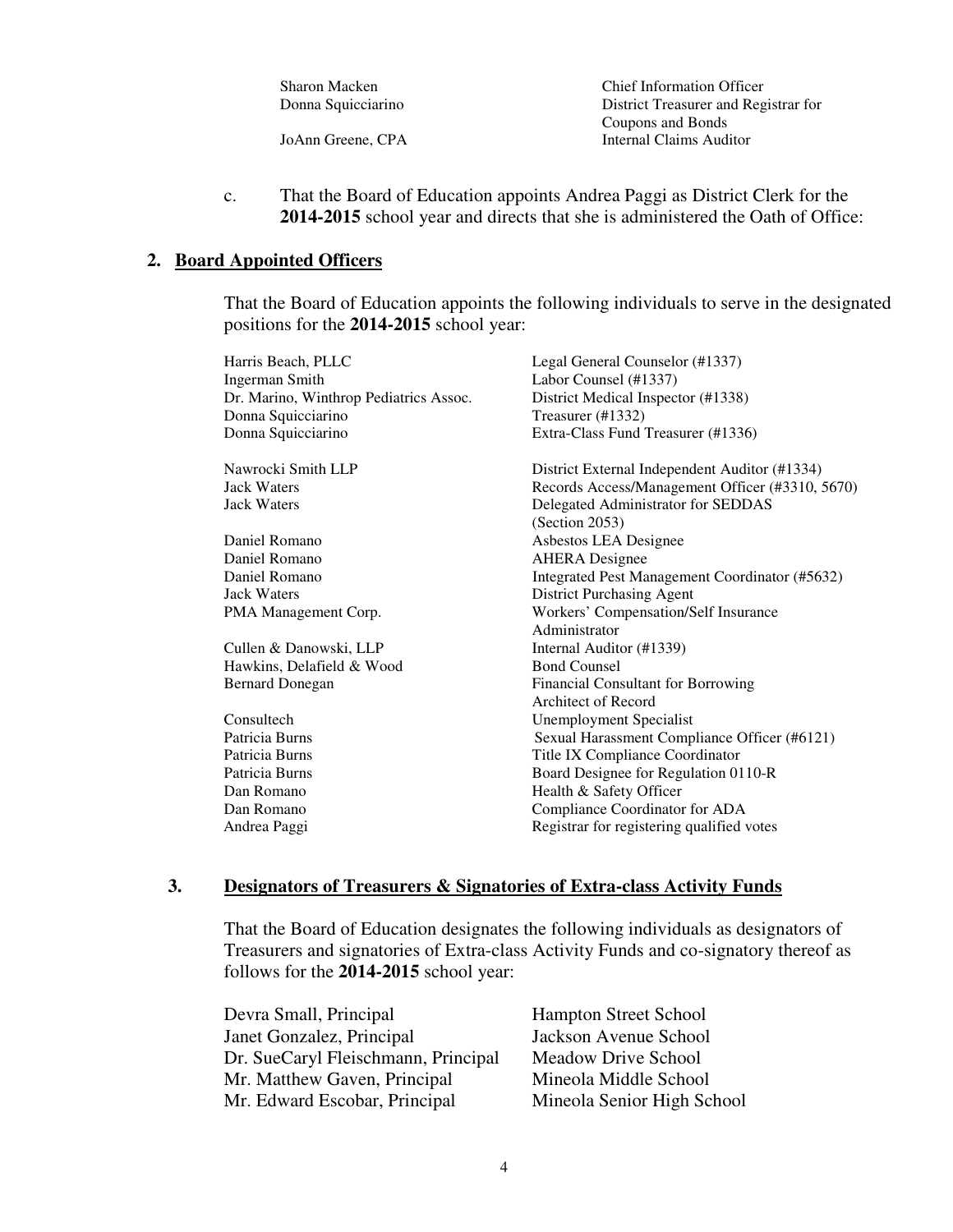## **4. Petty Cash Fund Facilitators**

That the Board of Education establishes and designates the following individuals as facilitators of Petty Cash Funds for the **2014-2015** school year:

| <b>SCHOOL OR OFFICE</b>          | <b>AMOUNT</b> | <b>ADMINISTRATOR</b>     |
|----------------------------------|---------------|--------------------------|
| <b>Central Office</b>            | \$100.00      | Mr. Jack Waters          |
| High School                      | 100.00        | Mr. Edward Escobar       |
| Middle School                    | 100.00        | Mr. Matthew Gaven        |
| <b>Hampton Street School</b>     | 100.00        | Ms. Devra Small          |
| Jackson Avenue School            | 100.00        | Ms. Janet Gonzalez       |
| <b>Meadow Drive School</b>       | 100.00        | Dr. SueCaryl Fleischmann |
| <b>Transportation Department</b> | 100.00        | Mr. William Gilberg      |
|                                  |               |                          |

## **5. Bonding of Employees**

 That the Board of Education establish the bonding of the Regular and Acting -- District Treasurers and Internal Claims Auditors, and the Central Treasurers of Extra-class Activity Funds, as well as other officers and employees of the District, be as set forth in the employee blanket bond policy provided by **New York School Insurance Reciprocal (NYSIR)** which should thereupon be approved as to amount and sufficiency of surety (\$250,000) for the **2014-2015** school year.

#### **6. Banking Resolution**

That the Board of Education adopts the following Banking Resolution (designation of depositories, etc.) for the **2014-2015** school year.

| <b>BANKING RESOLUTION OF THE MINEOLA UNION</b> |
|------------------------------------------------|
| <b>FREE SCHOOL DISTRICT</b>                    |
| <b>July 1, 2014</b>                            |

---------------------------------------------------------------------------------------

 **RESOLVED,** that the JP Morgan Chase Bank, Bank of America, Capital One, Citibank, The Bank of New York, Valley National (formerly State Bank of Long Island), Wachovia Bank, TD Bank, HSBC, and Flushing Commercial Bank to be designated as the depositories of the funds of the said District; that current funds of the District be maintained in each of the said depositories; that the said funds shall be subject to withdrawal only in pursuance of a resolution of this Board of Education and on voucher-order checks signed by the **Treasurer** and **Superintendent of Schools** or **Assistant Superintendent of Finance & Operations**, payable to the order of persons entitled to receive such money in accordance with Section 1720 of the Education Law, except however, that pursuant to said Section 1720 one voucher-order check may be drawn in the total amount of a duly certified payroll for the salaries of regular employed employees and officers legally entitled to be compensated for their services. The proceeds of such voucher-order payroll check shall be credited to a **Payroll Account**, designated as such, in each of the said depositories from which checks shall be signed by the **Treasurer** of the District and **Assistant Superintendent of Finance & Operations** drawn payable to individual employees or officers legally entitled to be compensated for services only.

**FURTHER RESOLVED,** that the Federal Home Loan Bank (FHLB) of Pittsburgh shall be the financial institution to issue Irrevocable Stand-by Letters of Credit to serve as collateral for public deposits placed with TD Bank, NA.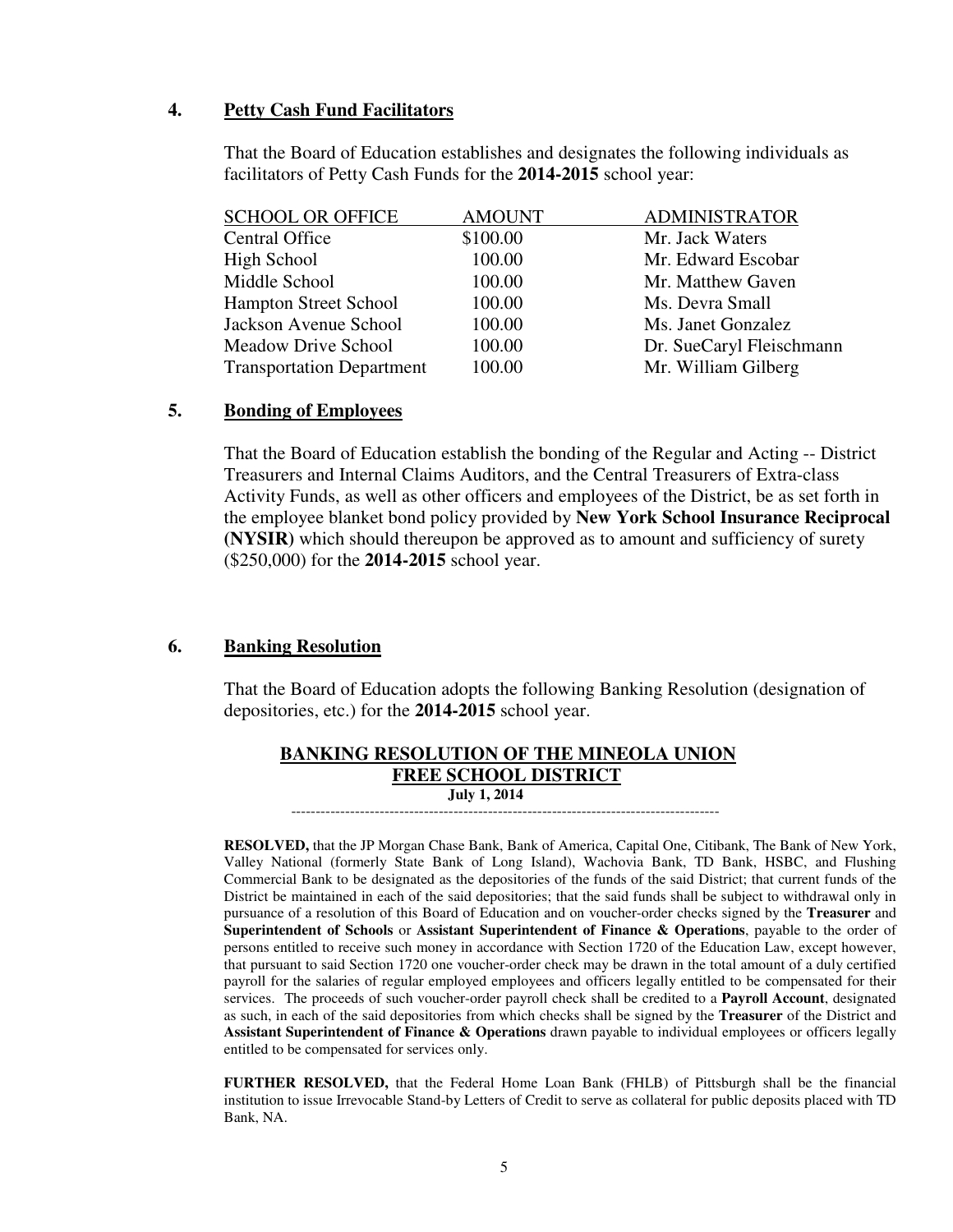**FURTHER RESOLVED,** that the **Treasurer** and **Assistant Superintendent of Finance & Operations** are hereby further authorized to use either their autographed or facsimile signatures upon such checks to be issued against any or all of the District's accounts provided, however, that such facsimile signatures shall be made by means of a recognized machine or check-signing device to be used for the signing of payroll checks by the **Acting Treasurer**, which **Treasurer** cannot be present, with all the safeguards prescribed by the manufacturer, and that the keys for the machine shall at all times be kept in the custody of such officer.

**FURTHER RESOLVED,** that the said depositories be and they (including their correspondent banks) are hereby requested, authorized and directed to honor all checks, drafts or other orders for the payment of money drawn in this corporation's name on its accounts (including those drawn to the individual order of any person or persons whose name(s) appear thereon as a signer or signers thereof) when bearing the facsimile and/or autograph signature of the following:

> DONNA SQUICCIARINO, Treasurer MICHAEL NAGLER, Superintendent of Schools JOHN WATERS, Assistant Superintendent of Finance & Operations

and said Banks (including their correspondent banks) shall be entitled to honor and to charge this corporation for all such checks, drafts or other orders for the payment of money, regardless of by whom or by what means the actual facsimile signature or signatures thereon may have been affixed thereto, if such facsimile signature or signatures conform to the facsimile specimens from time to time filed with said banks by the Clerk or other officer of this corporation.

**FURTHER RESOLVED,** that each of the foregoing depositories be designated as depositories for interestbearing deposits of other funds of said District subject to withdrawal only by appropriate withdrawal orders signed by the **Treasurer** or **Superintendent of Schools** or **Assistant Superintendent of Finance & Operations** and by draft of the depository made payable to the order of this District, which said funds so withdrawn shall be re-deposited by the **Treasurer** or **Superintendent** or **Assistant Superintendent of Finance & Operations** into established checking accounts of the District as aforesaid provided for current funds.

**FURTHER RESOLVED,** that the said banks are hereby authorized to pay any such checks or drafts and also to receive the same for credit or in payment from the payee or any other holder without inquiring as to the circumstances of issue of the disposition of the proceeds thereof and, except in the case of interest-bearing deposits as in the preceding paragraph provided, even if drawn to the individual order of any signing officer or tendered in payment of his individual obligations.

#### **7. Board Member & Administrator Liability**

 That the Board of Education adopts the following Public Officer's Law §18: **BE IT RESOLVED**, that the Board of Education of the Mineola Union Free School District hereby adopts the coverage provided by §18 of the New York State Public Officers Law for the following job titles: School Board Trustee, Administrator, employees and agents working for the Mineola UFSD. The adoption of this provision is intended to supplement and not supplant the protection available to such employees by virtue of already existing statutory provisions or other sources. Such coverage shall include but not be limited to being called to testify as a witness or to answer questions concerning their acts or omissions within the scope of their office, agency or employment before a Grand Jury, the Office of the District Attorney, or other law enforcement official. Nothing herein contained shall be construed to authorize or require defense or indemnification to a member of the board of education, the superintendent of schools, administrator, employee, and/or agent working for the Mineola UFSD who has been identified as a defendant in a pending criminal prosecution, or where such individual or the school district has reason to believe that such individual is a target in a criminal investigation or prosecution by the Office of the District Attorney or other law enforcement entity. This benefit shall not be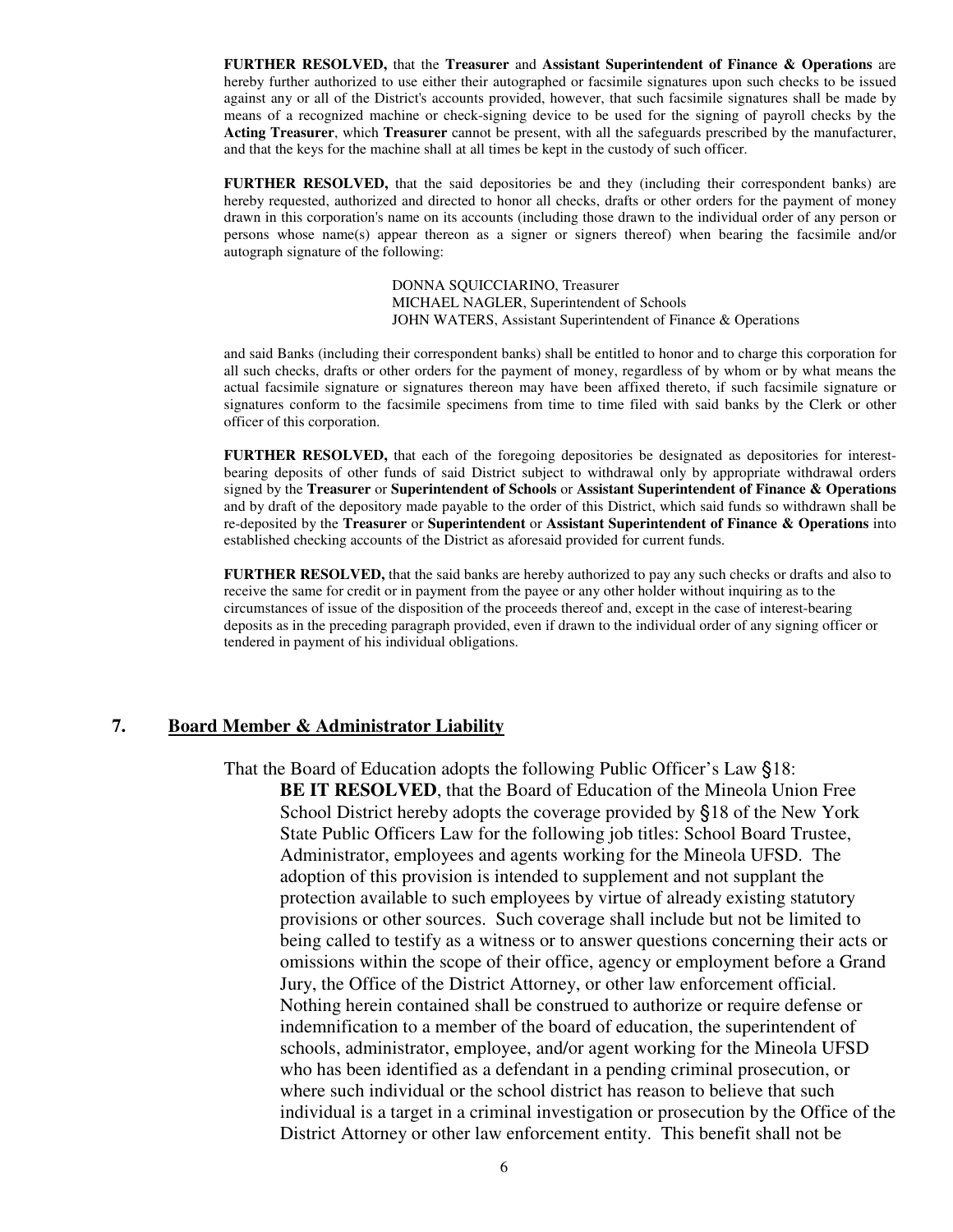available to and shall not cover any employee serving in any of the job titles listed herein who is represented for collective bargaining purposes by a duly designated collective bargaining agent unless and until such coverage is negotiated with the collective bargaining agent representing said employee. The Superintendent or his designee shall take steps necessary to obtain insurance protection against the potential liability to the district arising out of the adoption of this provision.

## **8. Designation of day, time & place of Board Mtgs for the 2014-2015 school year**

| Workshops 7:00 p.m.              |                                 | <b>Business</b>                    | $7:00$ p.m. |  |  |
|----------------------------------|---------------------------------|------------------------------------|-------------|--|--|
| Tues. July 1(Reorg.) Willis Ave. |                                 | Thurs. July 24                     | Willis Ave. |  |  |
|                                  |                                 | Thurs. Aug. 7                      | Willis Ave  |  |  |
| Thurs. Sept. 4                   | Willis Ave                      | Thurs. Sept. 18                    | Willis Ave  |  |  |
| Thurs. Oct. 9                    | Willis Ave                      | Thurs. Oct. 23                     | Willis Ave  |  |  |
| Thurs. Nov. 6                    | Willis Ave                      | Thurs, Nov. 20                     | Willis Ave  |  |  |
|                                  |                                 | *Thurs. Dec. 11                    | Willis Ave  |  |  |
| Thurs. Jan. 15                   | Willis Ave                      | Thurs. Jan. 29                     | Willis Ave  |  |  |
|                                  |                                 | *Thurs, Feb. 12 Willis Ave         |             |  |  |
| Thurs. Mar. 5                    | Willis Ave                      | Thurs, Mar. 19                     | Willis Ave  |  |  |
|                                  |                                 | Tues. April 21 **Willis Ave        |             |  |  |
| Thurs. May 7                     | Willis Ave                      | <b>Tues. May 19 Jackson Avenue</b> |             |  |  |
| (Annual School Budget)           |                                 | $(8:00 \text{pm})$                 |             |  |  |
| Hearing at 7:00 pm followed      |                                 |                                    |             |  |  |
| by monthly workshop)             |                                 |                                    |             |  |  |
| Tues. May 19                     | <b>Jackson Avenue</b>           |                                    |             |  |  |
| (Results of Annual               |                                 |                                    |             |  |  |
|                                  | Elec. & Budget Vote at 9:30 pm) |                                    |             |  |  |
|                                  |                                 |                                    |             |  |  |

| Thurs. June 4                  | Willis Ave | Thurs. June 18 | Willis Ave |
|--------------------------------|------------|----------------|------------|
| <b>Reorganization/Workshop</b> |            |                |            |
| Wed. July 1                    | Willis Ave |                |            |

\*There is only one meeting in December and February (Business).

\*\*This meeting date combines the Business Meeting with the Annual BOCES vote that mandates all Boards of Education to meet on this date to vote on BOCES candidates and its Operating Budget.

Board meetings will be held in the Staff Lounge on the second floor of the Willis Avenue School unless otherwise stated. All meetings are open to the public.

## **9. Designation of voting delegate and alternate to NYSSBA and N-SSBA**

That the Board of Education designates one (1) Board Member and an alternate to represent the Mineola School District at the NYSSBA and N-SSBA Conventions, with expenses.

| Voting Delegate | Nicole Matzer              |
|-----------------|----------------------------|
| Alternate       | <b>Margaret Ballantyne</b> |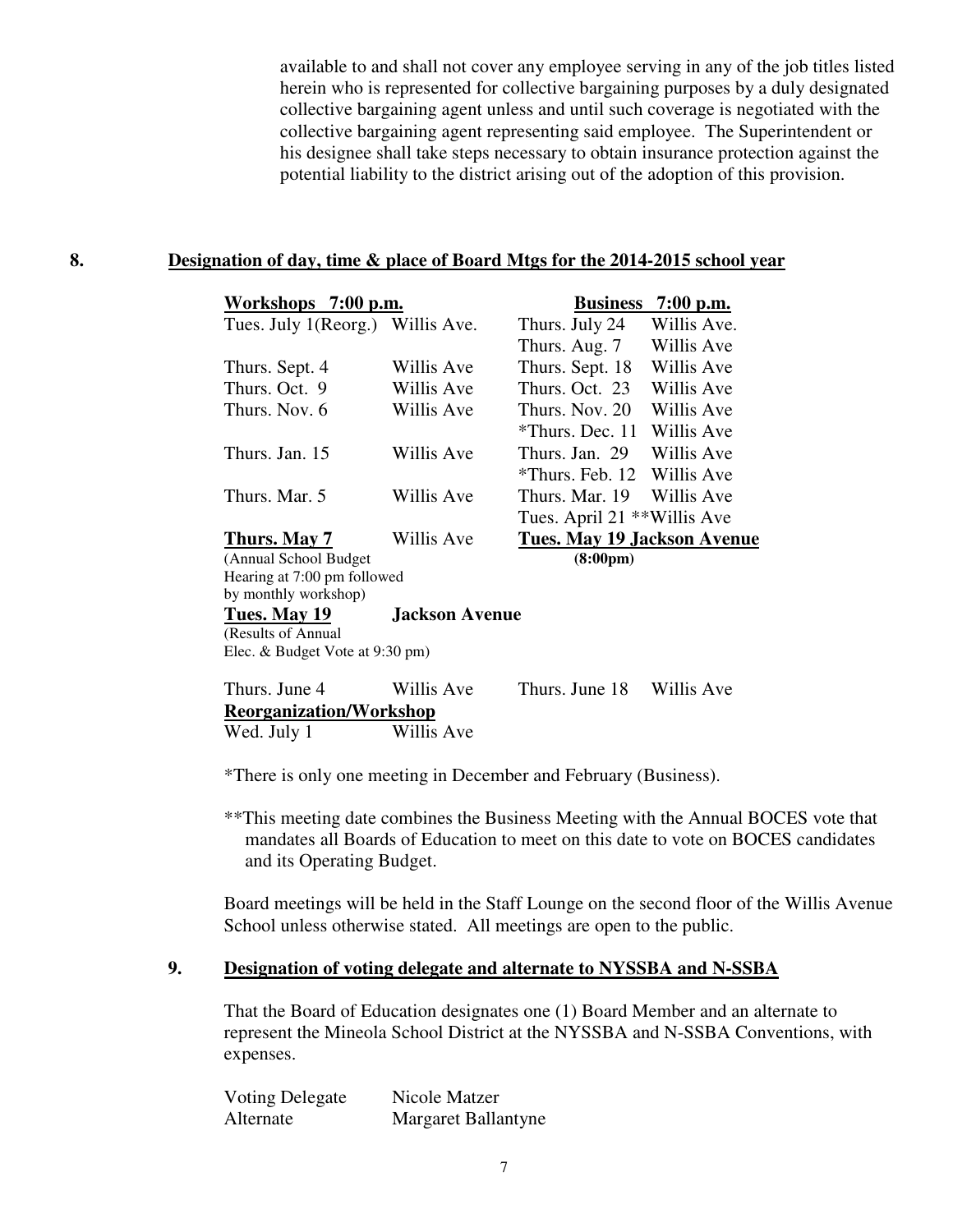## **10. Board Membership in following Associations**

That the Board of Education designates the following Associations for Board Membership:

New York State School Boards Association Nassau/Suffolk School Boards Association Nassau Citizens Budget Committee

## **11. Authorization for Board Members to Attend Meetings and Conventions**

That the Board of Education authorizes the expenditure of funds for Board of Education Members to attend meetings and conventions of the following:

New York State School Boards Association Nassau/Suffolk School Boards Association National School Board Association American Association of School Administrators Association for Supervision and Curriculum Development Nassau Citizens Budget Committee Nassau/Suffolk Bar Association S.C.O.P.E.

## **12. Board of Education Representation on Committees**

BOCES Representative Patricia Navarra District Council (SEPTA) Arthur Barnett Health & Safety Council Nicole Matzer Policy & Regulations Review Margaret Mannion

## **COMMITTEE BOARD REPRESENTATIVE(S)**

## **13. Bid Opening Authorization**

That the Board of Education approves authorization to **Mr. Jack Waters and Maureen Judge** to open bids at stipulated bid opening times, properly prepared and received in the Business Office for the **2014-2015** school year.

## **14. Investments**

That the Board of Education authorizes **Ms. Donna Squicciarino and Mr. Jack Waters** to invest district funds on behalf of the Mineola UFSD for the **2014-2015** school year.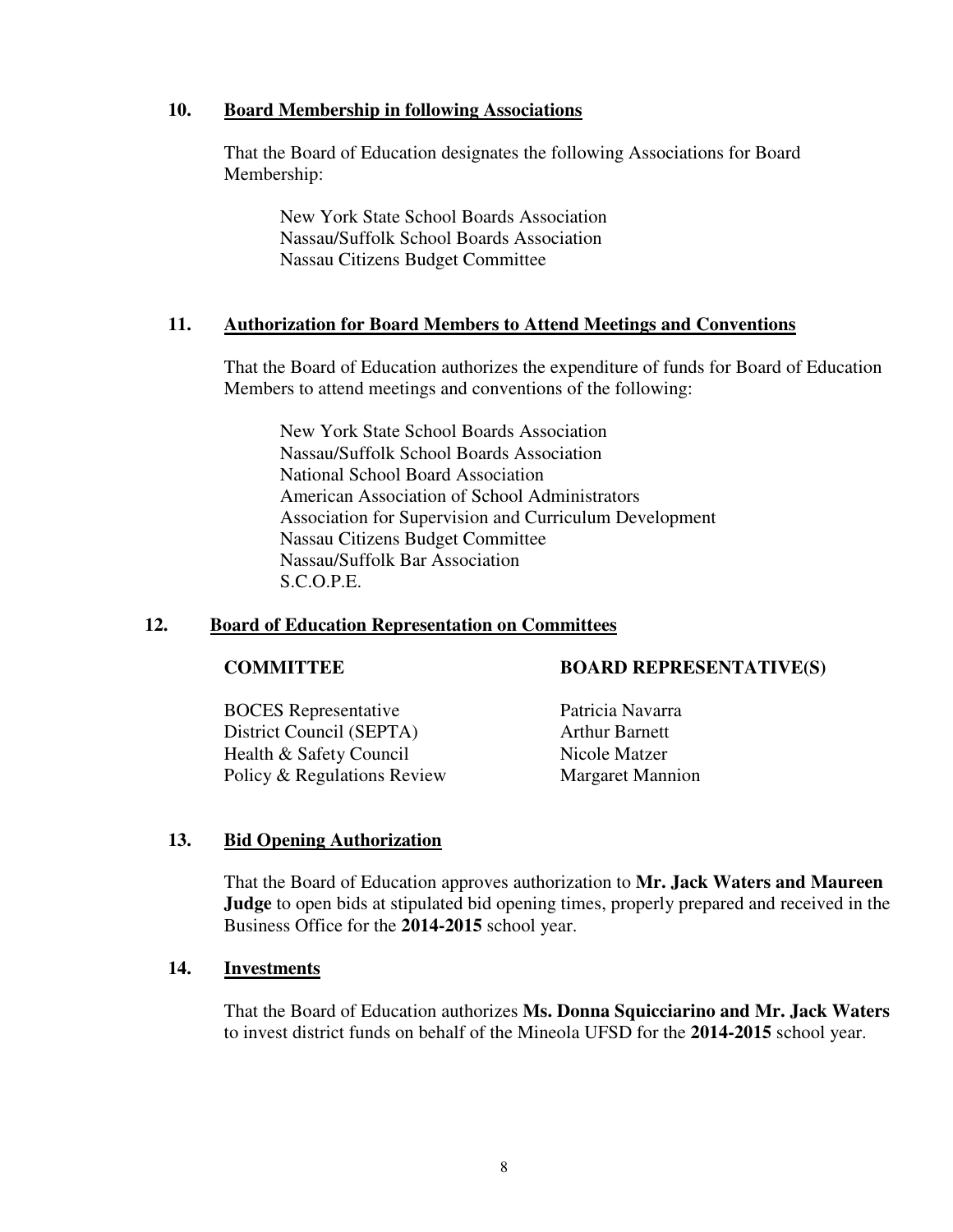## **15. District 2014-2015 Organizational Chart**

That the Board of Education accepts the Mineola Union Free School District Organizational Chart for **2014-2015** (Attached).

## **16. Establishment of Travel Mileage Reimbursement Rate for Approved Travel**

That the Board of Education approves the travel mileage reimbursement rate for approved travel at a rate of **\$.56** per mile.

## **17. Official District Newspaper**

That the Board of Education adopts Mineola's Official Newspaper, The Mineola American for the **2014-2015** school year.

## **18. Other Newspapers to be Used When Needed**

That the Board of Education assigns the Williston Times and Newsday as additional publications to be used as needed for the **2014-2015** school year.

## **19. Chubb Pollution Liability Insurance Policy**

That the Board of Education awards the renewal of the district's Chubb Pollution Liability Policy including Terrorism coverage to Bollinger Insurance Inc. for the **2014- 2015** school year in the amount not to exceed **\$20,000.00.**

## **20. School District Insurance**

That the Board of Education renews the policy with New York School Insurance Reciprocal (NYSIR) as the District Insurance Carrier for the **2014 -2015** school year.

## **21. Instruction: Professional Development Plan**

That the Board of Education approves the Professional Development Plan for the **2014- 2015** school year.

## **22. Rates for Substitutes**

That the Board of Education approves the following rates for substitutes:

| <b>Teacher Sub</b><br>Mineola Retiree Teacher Sub<br>Nurse Sub | \$100 per diem<br>\$125 per diem<br>\$125 per diem |
|----------------------------------------------------------------|----------------------------------------------------|
| Teacher Aide<br>Greeter                                        | \$13.74 per hour<br>\$10.00 per hour               |